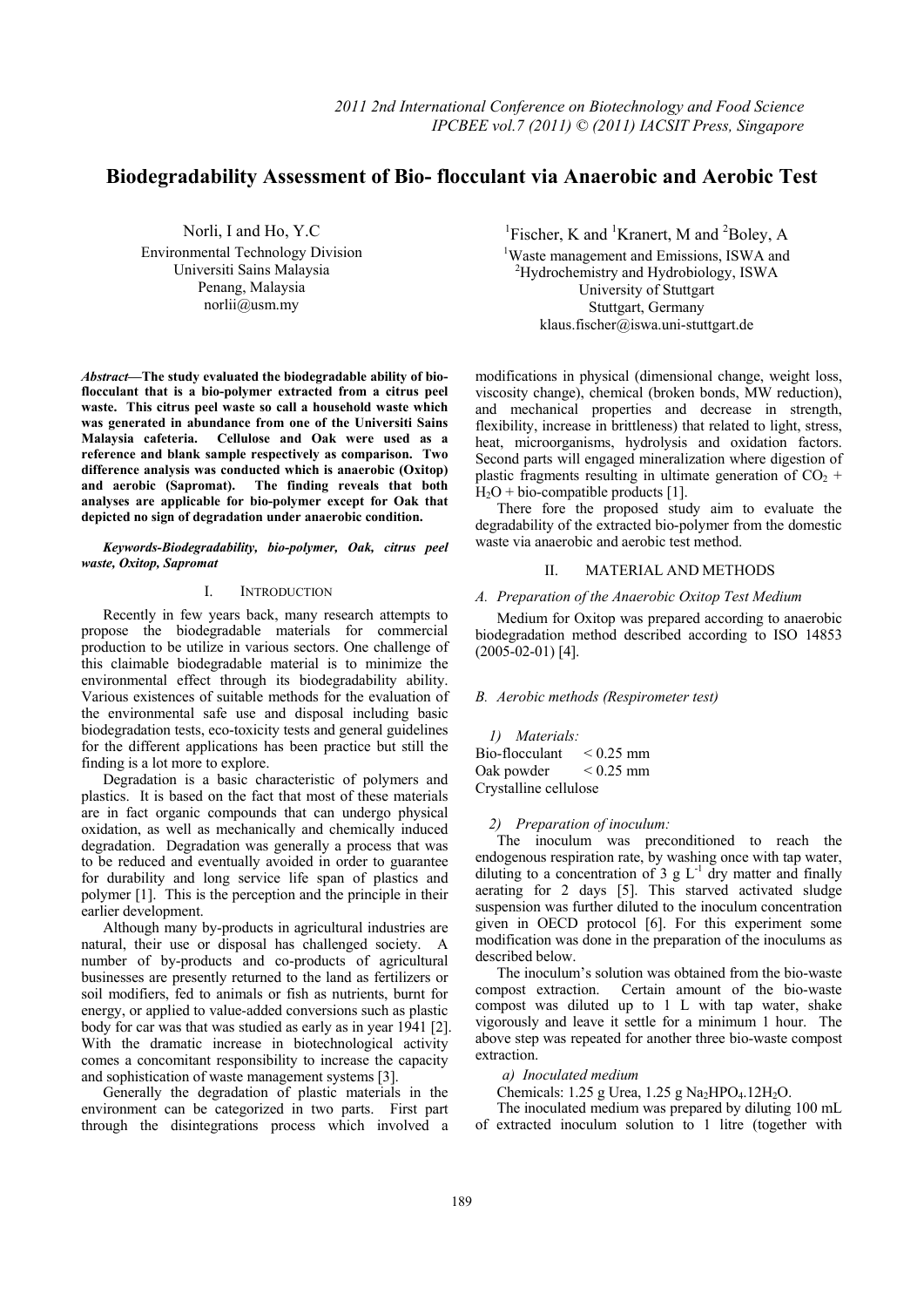mineral salts medium; 1.25 g urea and 1.25 g  $Na<sub>2</sub>HPO<sub>4</sub>.12H<sub>2</sub>O$ ).

#### *3) Respirometer flask*

Blank test (inoculated medium solution), reference test (crystalline cellulose powder) and sample test (Oak and Biopolymer) was prepared in the 500 mL respirometric flask. Each flask was contained 0.25 g ( $\leq 1$  gL<sup>-1</sup>) testing material except blank test. Each flask was filling up to 250 mL and prepared in duplicate.

#### III. RESULTS AND DISCUSSION

Generally, biodegradability testing monitors the degree of activity of microorganisms exposed to a material that is being tested for a biodegradable status. In the test, if the microorganisms recognize the material as a food source, then an increase in biological activity is observed through data collection specifically designed to assess biological conversion of organic carbon to inorganic carbon. If the material is not a recognizable food source or is toxic or inhibitory, then there is no measurable increase in biological activity or, in some cases, there is a marked decrease in activity relative to a biodegradable control. Since chemical may be degraded by only a specialized, small fraction of the microbial population, the low level of biomass used in ready biodegradability test (RBT) make them very dependent on the origin and the composition of the inoculums [7,8]. The results below illustrated the biodegradable ability for cellulose, oak and bio-polymer in the two different conditions (aerobic and anaerobic).

#### *A. Biodegradation measurement via anaerobic (Oxitop) test method*

The measurement of the samples was carried out according to International Standard ISO 14853(method by measurement of biogas production) [9]. Based on the testing conducted in accordance with the specified method above, test material cellulose and bio-polymer (BP) achieved 56.7% and 45% biodegradation respectively within 33 days (Fig. 3.5 and Fig. 3.6) except oak sample which depicted without any degradation process as illustrated in Fig. 3.7. The biodegradation percentage was believed to increase for cellulose and bio-polymer as the experimental period was not yet completed that is 60 days as to indicate the ultimate anaerobic biodegradation.

The pressure generated by each sample in the anaerobic Oxitop flask was depicted as in Figs. 3.1, 3.2 and 3.3). Cellulose was selected as reference test material as it is known to have a 100 percent biodegradable ability. Any how the blank sample (inoculums) where the source sample was from the anaerobic digester at ISWA was generating a double pressure (300 hPa) compare to previous experiment (150 hPa) even though the sludge sample was taken from the same sampling point. The variation in the pressure for inoculums probably due to new incoming organic compound that enter the treatment system or else by the lack of skill in carried out the experiment which is the human error could also influence the results finding.

These result revealed that a great care should be taken in determining the organic content of the inoculums as described in the ISO 14853 and in addition the test method should be frequently perform so that the experimental skill shall be maintained.



Fig. 3.1 Pressure generated in Oxitop flask by each sample



Fig. 3.2 Pressure generated by Blank sample (inoculum) and Reference sample (cellulose)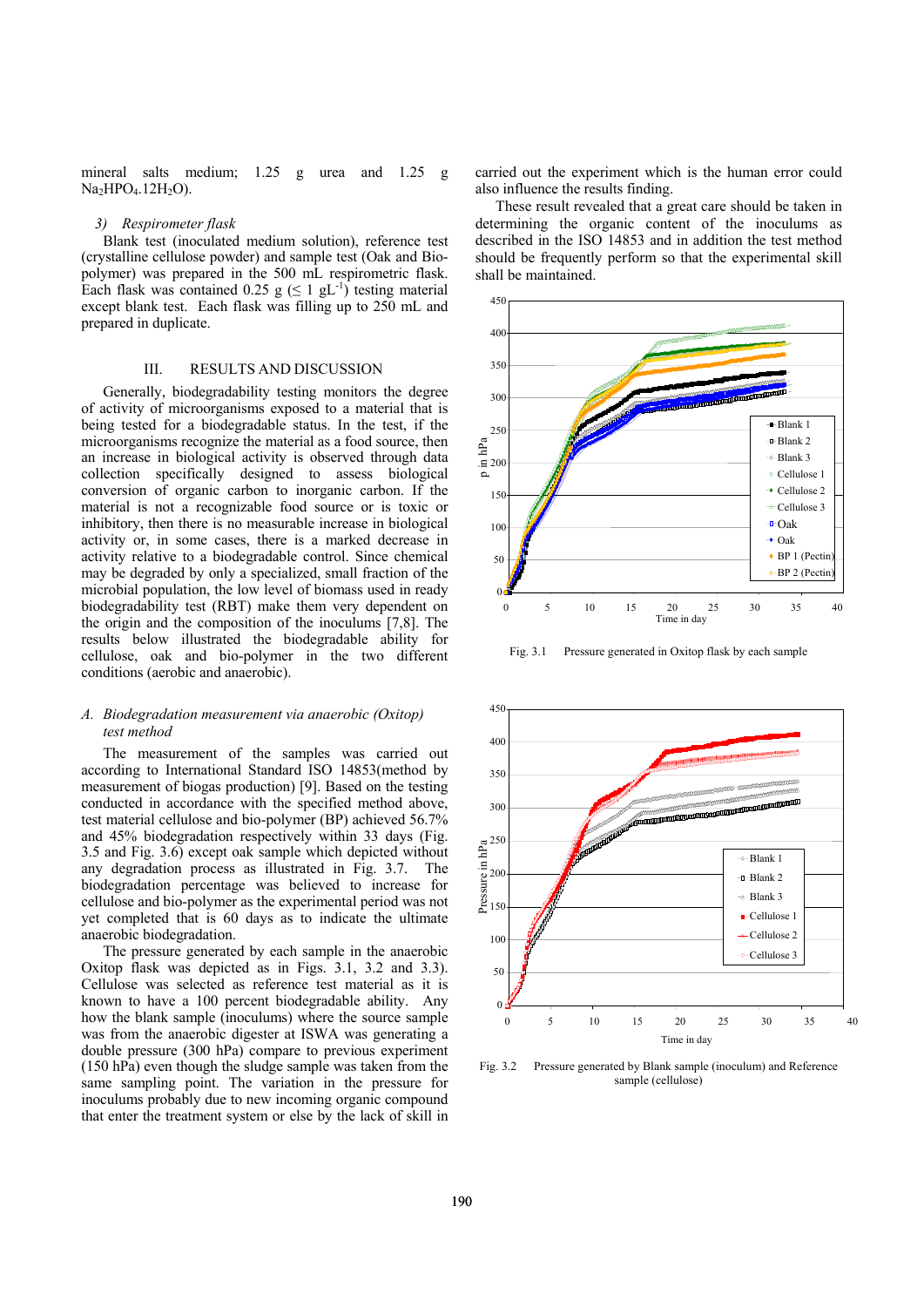

Fig. 3.3 Pressure generated by Blank sample (inoculums)



Fig. 3.4 Percentage of Biogas produced in comparison to Theoretical Biogas



Time in day

Fig. 3.5 Biogas produced by reference sample (cellulose) in comparison to Theoretical biogas



Time in day

Fig. 3.6 Percentage of biogas produced by Bio-polymer sample in comparison to Theoretical biogas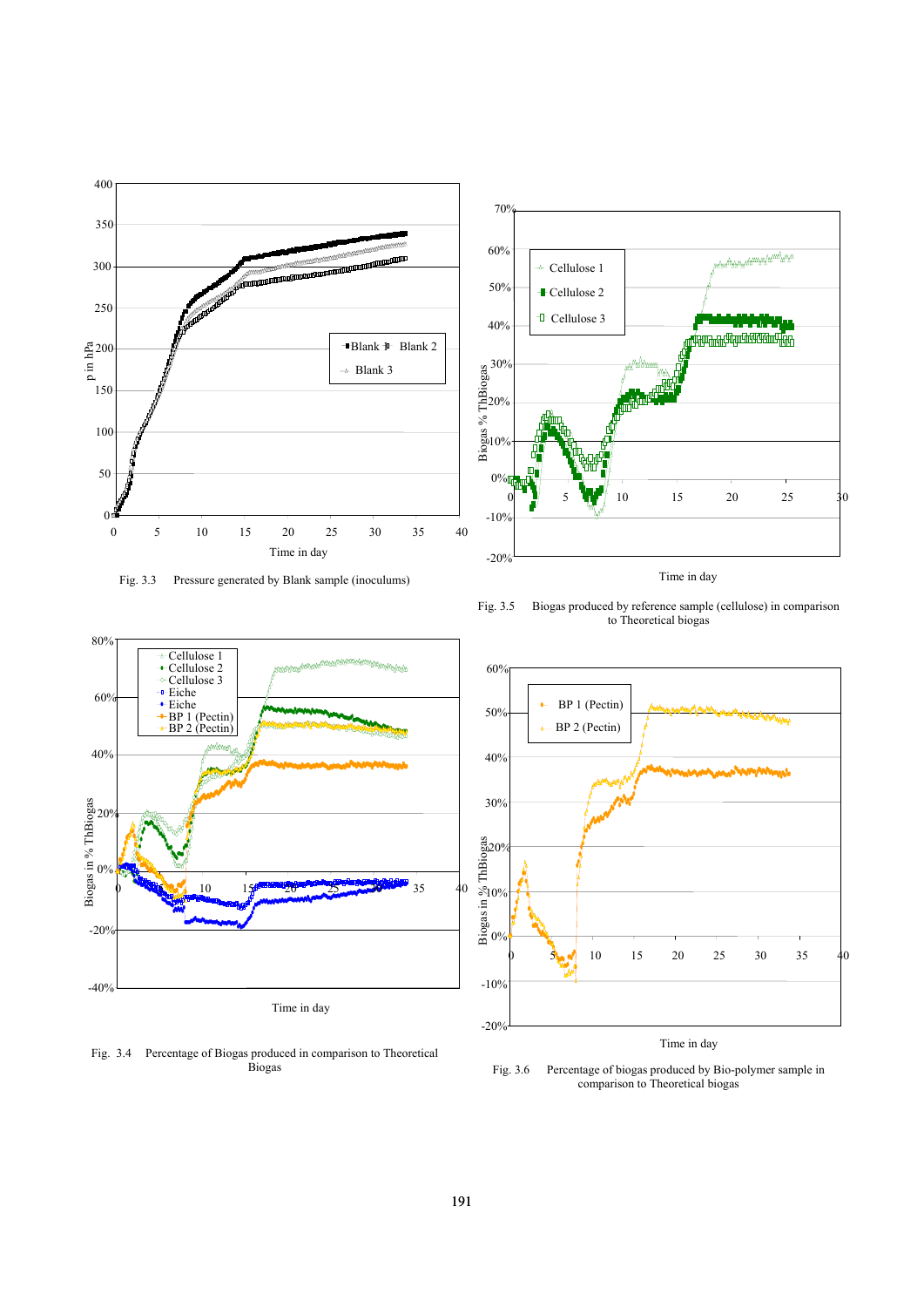

Fig. 3.7 Percentage of biogas produced by Oak sample in comparison to Theoretical biogas

# *B. Biodegradation measurement via sapromat (aerobic) test method*

The divergence between Oxitop and Sapromat methods in the Respirometric test (aerobic or anaerobic process) is the way that the biodegradation is calculated. Biodegradation is calculated from the measured BOD for the Oxitop method and the ThOD as in the Sapromat. The major difference between the two respirometers (Oxitop and Sapromat) is the supply of oxygen but also the different in the degradation processes by other microorganisms involved and etc. The Sapromat is able to replace the oxygen which has been used for biodegradation from the electrochemical oxygen production unit. Due to the construction of the test system this replenishing process only occurs if a certain subpressure is reached. In the Oxitop such a replacement of oxygen is not necessary, but care has to be taken that the headspace over the liquid phase in the test vessels is large enough, so that it contains sufficient oxygen and enables complete oxidative biodegradation of the organic test compound [4].

Figs. 3.8 and 3.9 illustrated the amount of the oxygen consumed by microorganisms to biodegrade the bio-polymer and oak sample. It revealed that bio-polymer (BP) consumed 548 mgO<sub>2</sub>/0.25 g sample and 124.5 mgO<sub>2</sub>/0.25 g samples for oak within 43 days and 51 days respectively (Fig. 3.8 and Fig. 3.9) about 400 times faster than Oak. The utilization of a low initial substrate to initial biomass ratio in biodegradability tests leads to a better mineralization of the

substance associated with a diminution in cellular growth  $[10]$ .



Fig. 3.8 Oxygen consumption by microorganisms to degrade the biopolymer sample in the biodegradation process



Fig. 3.9 Oxygen consumption by microorganisms to degrade the Oak sample in the biodegradation process